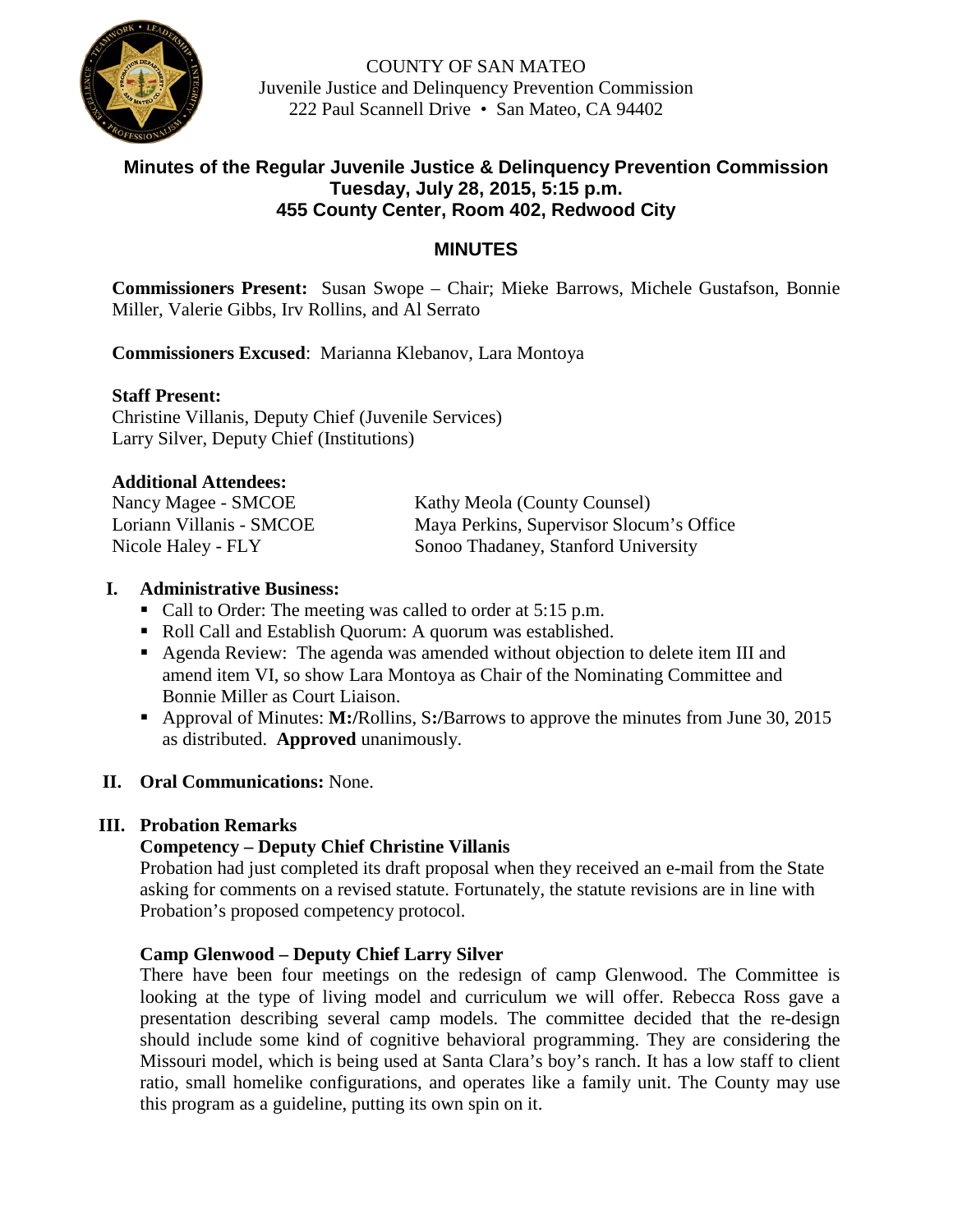Toni Demarco from BHRS gave a presentation on trauma-informed care to the Camp Glenwood redesign committee.

The objective is to identify an evidence-based program that supports the curriculum. The current point system is more of a behavior management tool than a behavior-change tool. The program should also focus on re-entry and after care to make the transition from camp back home guided and structured. The committee will break into subcommittees to look at specific areas. Nancy Magee is looking forward to building the education portion; the teaching team is exploring personalized learning and self-directed learning models.

### **IV. Court Remarks – None**

## **V. Liaison/Study Group Reports**

# a. **Inspection Liaison (Gustafson)**

All three court-school inspections have been conducted, as have the general inspections for Camp Kemp and the YSC. The Camp Glenwood inspection is scheduled for mid-August. The YSC team may need to look more closely at the Mental Health component. Staff has been very accommodating at all sites.

We now have the list of Police Stations that have held youth in secure detention. Inspection Chair, Commissioner Gustafson circulated a sign-up sheet for the five stations to be inspected--Menlo Park, Burlingame, Foster City, Redwood City and San Mateo. She asked that the leads call to schedule their inspections as soon as possible. The Police Stations usually take only about an hour. A couple of the standard questions for the Police stations are about the conditions for youth, how the youth is detained and how they are treated while there.

Commissioner Rollins suggested that it would be more beneficial to perform the school inspections during the regular school year, when permanent staff are in place, rather than during summer school. Other Commissioners concurred

Ms. Thadaney indicated interest in shadowing the inspections. Deputy Chief Silver has privacy concerns about non-Commissioners having access to the Hall or the camps. Prospective commissioners could shadow Police Station inspections but not the secured facilities.

The draft inspection reports for Camp Kemp and the Youth Services Center will be presented at the August meeting, along with any completed police station inspections.

Sandy will post the 2014 Inspections on the JJDPC website.

Commissioner Gustafson asked the group if they thought it was better to split up while doing the Camps and the Institution into groups of expertise or stay as a group. Commissioner Swope said she like the idea of a second set of eyes and ears while doing the inspections. Commissioner Rollins likes to hear the multiple views on topics discussed during the inspections.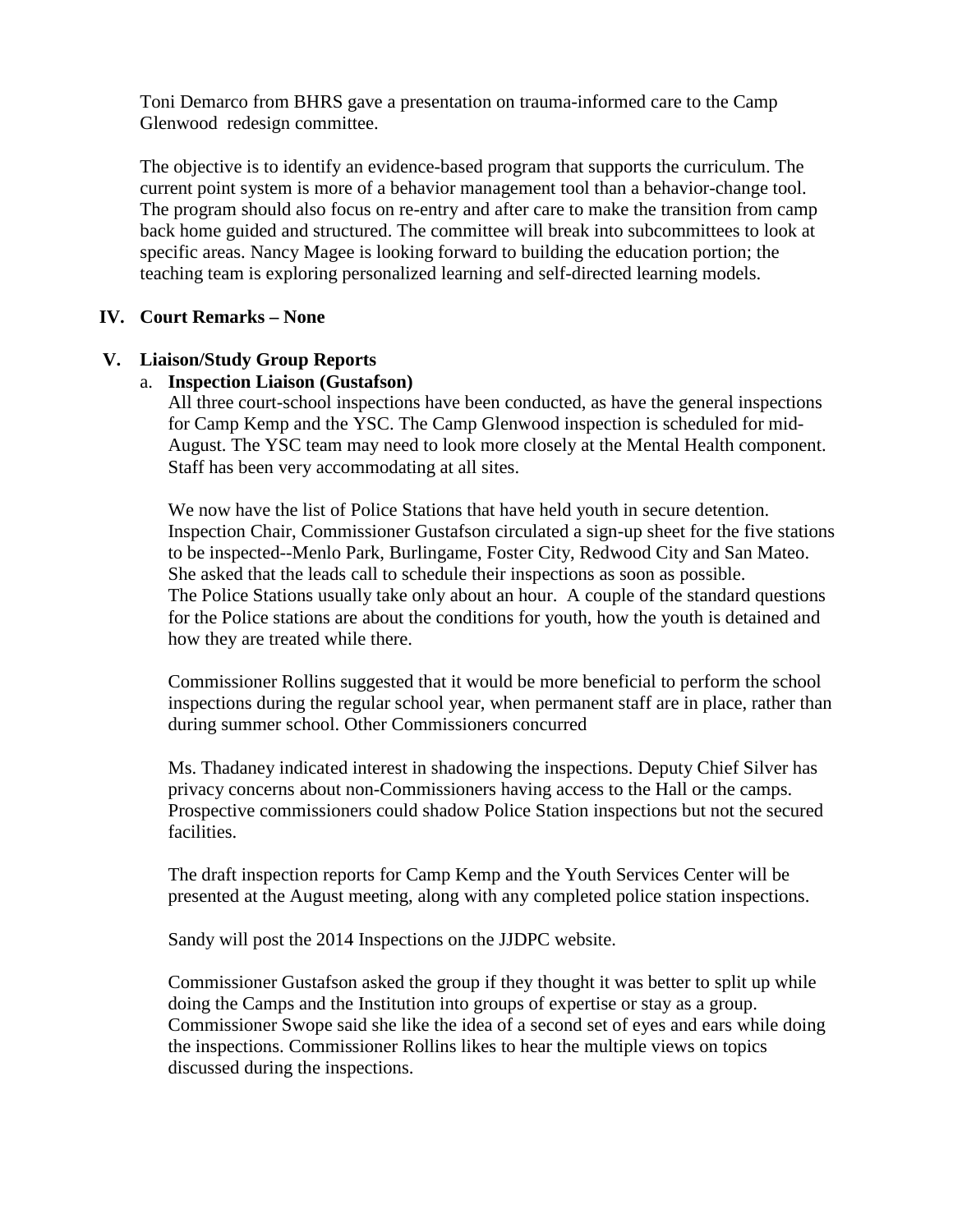The only Group Home that San Mateo County is using currently is Canyon Oaks, otherwise we are using out of county placements.

### b. **Educational Study Group (Rollins):** No report.

c. **Legislative Liaison (Klebanov):** No report

### d. **Regional JJDPC Survey Liaison (Swope)**

Commissioner Swope has received survey responses from all but one county. She hopes to have a draft report of the results for next month's meeting.

e. **Camp Glenwood Redesign –** Deputy Chief Silver covered this topic earlier.

### f. **Community Schools Advisory Committee:**

The Community Schools Advisory Committee liaison position was still open. Commissioner Gibbs agreed to be the liaison for the coming year. Ms. Magee said that this committee will be changing to include the court schools. The Committee meets four times a year. The Committee meets four times a year. The next four meetings will be October 1, December 3, February 4 and April 7. Meetings are at the County Office of Education in Redwood City from 8:30 - 10 am.

#### g. **Nomination Committee: (Montoya) – no report**

#### h. **Court Liaison: (Miller)**

Commissioner Miller spoke briefly with Judge Cretan to let him know she is the liaison between the JJDPC and the Court. Judge Cretan told her he would like us to discuss separating the Delinquency Prevention Commission from the Juvenile Justice Commission, he feels that the way it is set up now that specific issues that he might have with Probation cannot be discussed because of the Brown Act. The commission would like to arrange a special meeting at the Judge's convenience to hear his concerns.

The Commission discussed having some kind of Google drive document repository to control and share documents.

#### i. **Sensitive Events Reporting (Swope)**

The Committee formed at the last meeting to meet with Chief Keene about sensitive event reporting to the Commission--Commissioner Barrows, Commissioner Gustafson, Commissioner Miller and Commissioner Swope—has not been able to meet yet. Kathy Meola is helping to set it up.

#### **VI. Consideration of Commission Application**

Sonoo Thadaney has applied to the JJDPC. She introduced herself and answered Commissioners' questions. **M:/**Gustafson, **S:/**Miller that the JJDPC recommend Sonoo Thadaney be appointed to the JJDPC. Approved **unanimously.**

#### **VII. Commissioner Comments/Announcements**

Commissioners Swope, Gustafson, and Montoya and Nick Jasso attended Anna Deavere Smith's one-woman play; Notes from the Field, at Berkeley Rep. Commissioner Gustafson